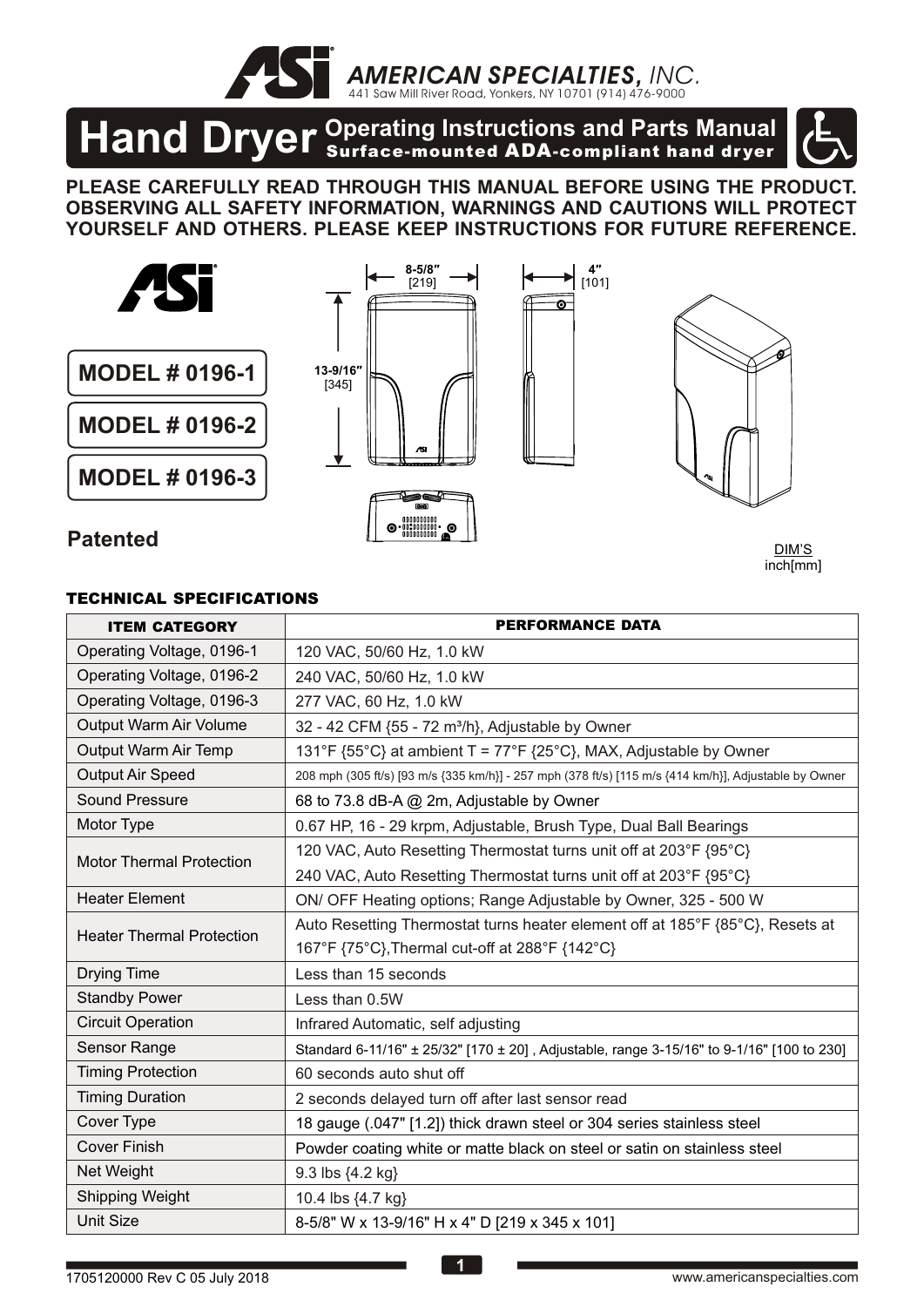**Hand Dryer** *Operating Instructions and Parts Manual Hand Dryer Surface-mounted ADA-compliant hand dryer* 



| Input      | <b>Model</b>   | <b>Motor</b> |             |                 | <b>Heater</b> |                | <b>Total</b>  |                |
|------------|----------------|--------------|-------------|-----------------|---------------|----------------|---------------|----------------|
| <b>VAC</b> | N <sub>2</sub> | Vac          | Inrush A(W) | Operating A (W) | Vac           | Operating A(W) | Inrush $A(W)$ | Operating A(W) |
| 110        | 0196-1         | 110          | 5.73 (630)  | 3.82(420)       | 110           | 3.82(420)      | 9.55 (1050)   | 7.64 (840)     |
| 115        | 0196-1         | 115          | 5.99(689)   | 3.99(459)       | 115           | 3.99(459)      | 9.98(1148)    | 7.99 (918)     |
| 120        | 0196-1         | 120          | 6.25(750)   | 4.17 (500)      | 120           | 4.17 (500)     | 10.42 (1250)  | 8.33 (1000)    |
| 208        | 0196-2         | 208          | 2.71(563)   | 1.81(376)       | 208           | 1.81(376)      | 4.51 (939)    | 3.61(751)      |
| 220        | 0196-2         | 220          | 2.86(630)   | 1.91(420)       | 220           | 1.91(420)      | 4.77 (1050)   | 3.82(840)      |
| 230        | 0196-2         | 230          | 2.99(689)   | 2.00(459)       | 230           | 2.00(459)      | 4.99 (1148)   | 3.99(918)      |
| 240        | 0196-2         | 240          | 3.13(750)   | 2.08(500)       | 240           | 2.08(500)      | 5.21 (1250)   | 4.17 (1000)    |
| 277        | 0196-3         | 240          | 3.13(750)   | 2.08(500)       | 240           | 2.08(500)      | 5.21 (1250)   | 4.17 (1000)    |

#### **Installation**

NOTE: All Dim's Inch [mm]

- 1. Make sure power supply breaker is switched off. Installation must be carried out in accordance with the current edition of the local wiring regulations code having jurisdiction. Installation should be performed only by a qualified electrician.
- 2. Place template against wall at desired height (see mounting height recommendations) and mark locations of 4 mounting holes and wire service entry at knockout (KO) location.
- **Note:** For two or more dryers, dryers should be no closer than 24" [610] on center.
- 3. Remove and retain two (2) Main cover screws and Main cover.
- 4. a. **For in-wall (concealed) power supply (See MT & IG 1705120001)** Provide supply wire to KO location according to local code and attach securely to chassis at KO with appropriate strain relief connector (not supplied).
	- b. **For Surface Mounted Conduit (exposed) power supply**  Provide appropriate conduit to entry location according to local code and attach securely to chassis with correct strain relief connector (not supplied).
- 5. Drill four (4) holes at locations A, B, C and D of 5/16" Diameter x 1-3/8" deep [Ø8 x 35] if using wall anchors (not supplied). Install anchors flush with wall face, or install other fastening system suitable for wall conditions (not supplied). Attach dryer to wall. For wood wall/studs, use 1/4" dia. (M6) screws at length that will ensure 1" [25] min. stud penetration. For masonry walls, use expansion bolts or anchors (not supplied) for 1/4" dia (M6) screws to ensure penetration 1/4" [6] deeper than anchor. Shim if necessary to ensure base plate is flat against wall.
- 6. Connect supply and ground wires to terminal block where indicated or connect supply wires to terminal block where indicated and connect ground wire to base plate with ground screw.

#### **Connections:**

- **A**. Connect the live wire (colored Brown, Red or Black) to the terminal block marked "L".
- **B**. Connect the neutral wire (colored Black, Blue, White or Grey) or connect the second live wire (colored Red or Orange) to the terminal block marked "N".
- **C**. Connect the ground wire to the terminal block marked " $\oplus$ " or to the green screw marked " $\oplus$ ". Bare grounding (earth) wires should be sleeved with green and yellow or green tubing.

 Colors of live and neutral wires depend on voltage of supply service and requirements of Building and Electrical Code having jurisdiction.

7. Replace cover and reinstall screws retained in Step 3 above. Do not over-tighten screws.

#### **Installation Kit Included (find in carton)**

1. Self-Threading screws  $1/4$ " x  $1-1/2$ " [M6 x 38] x 4 pcs 3. Nylon bushing x 4 pcs

2. Metal Washer 3/8" I.D. x 7/8" O.D. x 1/16" thick [Ø10 x Ø22 x 1.6] x 4 pcs 4. Crimp-on terminal wire tip x 3 pcs

#### **Service Tool Included (with installation kit)**

Security hex driver 4 mm x 1 pc (5/32" pin-hex will work if tool is lost)

Please unpack the unit and check the quantity of the above tool and kit.

**2**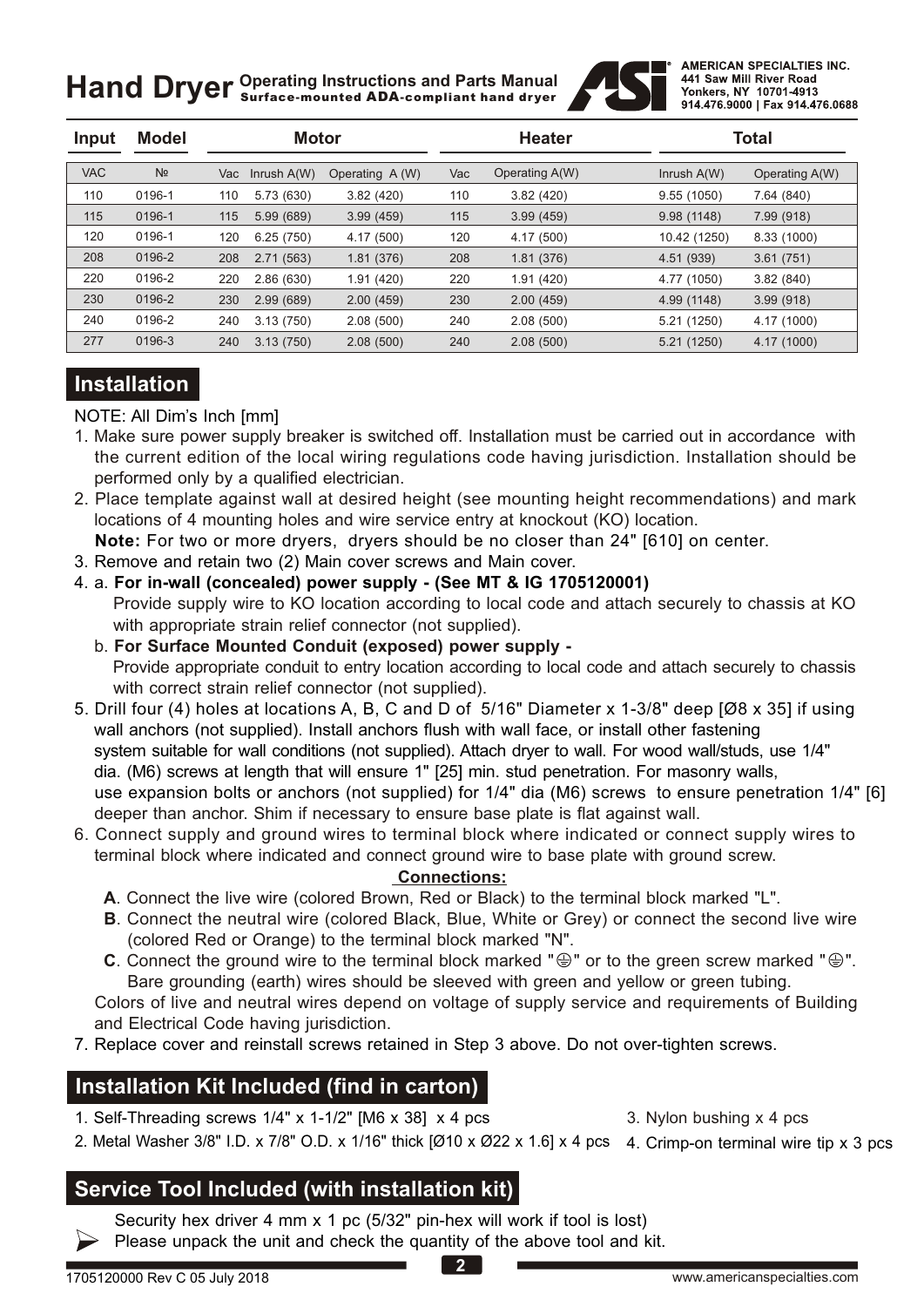

#### **General safety information**

**WARNING** This product is intended **for installation by a qualified service person. Use AWG NO. 12 solid conductor for wiring.**

**DANGER** Failure to properly ground **unit could result in severe electrical shock and/or death.**

**A WARNING** Disconnect power at the **service breaker before installing or servicing.** 

## 

**A WARNING** All units must be supplied **with a 3-wire service. The ground wire must be connected to the dryer's backplate.** 

NOTE: All Dim's Inch [mm]

| Men                  | 50" | [1270] |
|----------------------|-----|--------|
| Women                | 47" | [1194] |
| Children 4-7 years   | 35" | [889]  |
| Children 8-10 years  | 39" | [991]  |
| Children 11-13 years | 43" | [1092] |
| Children 14-16 years | 47" | [1194] |
| Handicaped           | 40" | [1016] |

#### **Recommended mounting heights - from bottom edge of dryer above finished floor (AFF)**

 **See Mounting Template & Installation Guide (MT & IG) 1705120001** (Supplied with unit)

| Reference <b>ADAAG</b><br>Reach LIMIT (unrestricted) | AFF (maximum) |        |
|------------------------------------------------------|---------------|--------|
| All Approaches                                       | 48"           | [1219] |

#### **Operation**

- **Shake excess water from hands.**
- **P**lace hands under the nozzle and dryer automatically starts operation.
- Rub hands lightly and rapidly under the nozzle.
- **Drver stops when hands are removed from** sensor zone or if maximum time is reached.
- **S**ensor Adjustment , Heat On-Off and Air Speed Control. See sensor range adjustment section on page 4 **DO NOT OVERTURN!**

#### **Cleaning and Maintenance**

**Periodic cleaning of the unit is recommended to ensure optimum performance.**

- Disconnect the electrical supply.
- Remove the two cover-mounting screws.
- Remove the cover.
- Clean all dust lint from the interior of the dryer.
- Wipe the cover with a damp cloth and mild cleaning solution. Do not Soak. Never use abrasives to clean the cover.
- Replace the cover. Do not over tighten the screws.

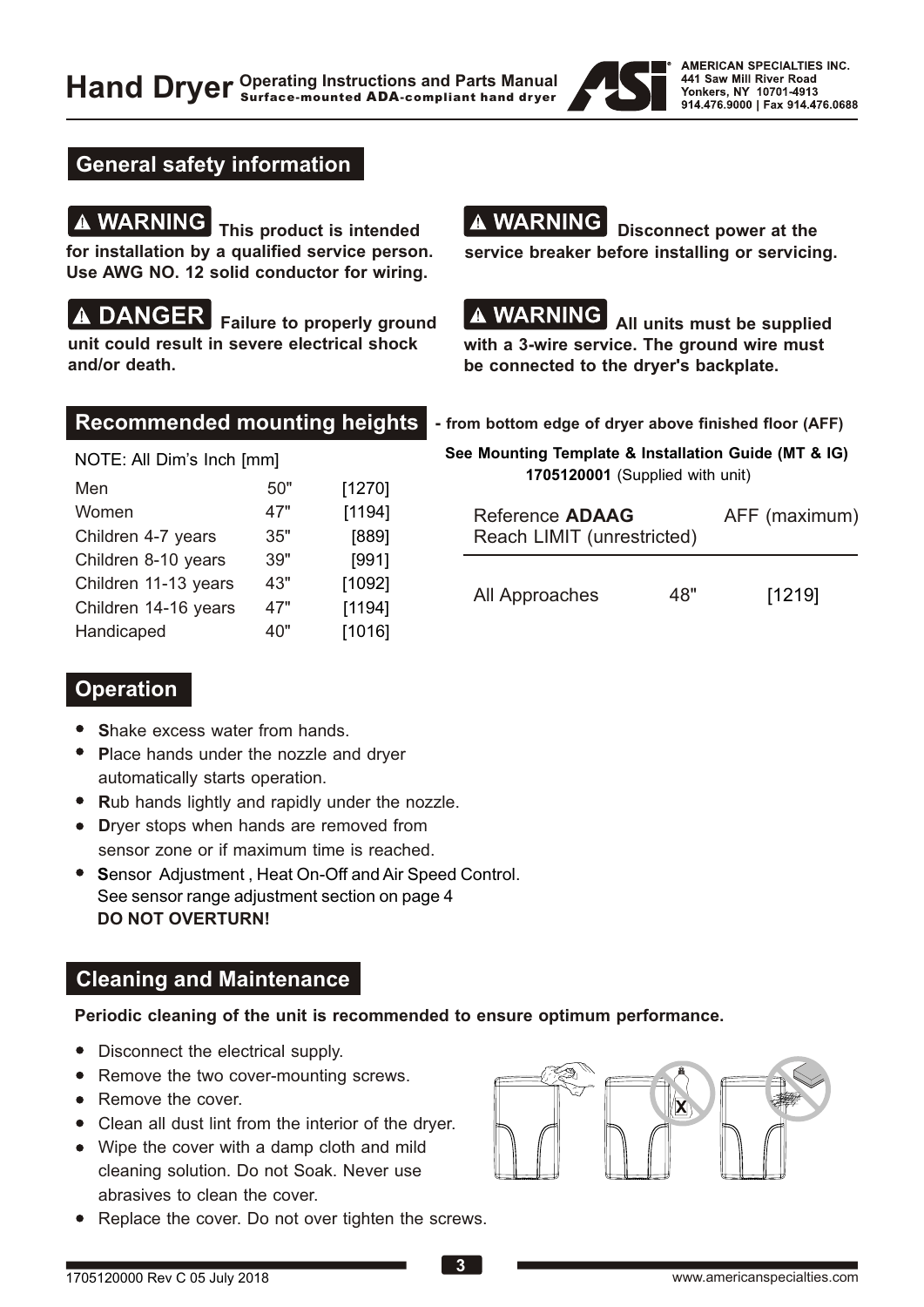

### **As a safety precaution before performing any maintenance that requires removal of cover elements make sure circuit breaker and power to unit is OFF.**

#### **Sensor range adjustment**

- 1.The range is 3-15/16" to 9-1/16" [100 to 230], standard setting is 6-11/16" ± 25/32" [170 ± 20].
- 2. Clockwise(cw): Increases the sensing range(+)  $\bigcap$
- 3. Counterclockwise(ccw): Decreases the sensing range(-)  $\bigcap$
- 4.Use small Phillips head screwdriver or plastic flat blade probe to turn VR shaft on Circuit Board Module(CBM). **DO NOT OVERTURN!**

#### **Warm air speed adjustment**

Use small Philips head screwdriver or plastic flat blade probe to turn VR shaft. Turn CW to increase power to maximum  $(+)$ , Turn tool gently CCW to reduce power as required(-)  $\bigcap$ .



**Heater Element Switch ON/ OFF**

- 1.Adjust the heater switch on the PCB with a small plastic or wood flat blade probe.
- 2.Slide the switch to "ON" : Enables heater on.
- 3.Slide the switch to "1" : Disables heater.

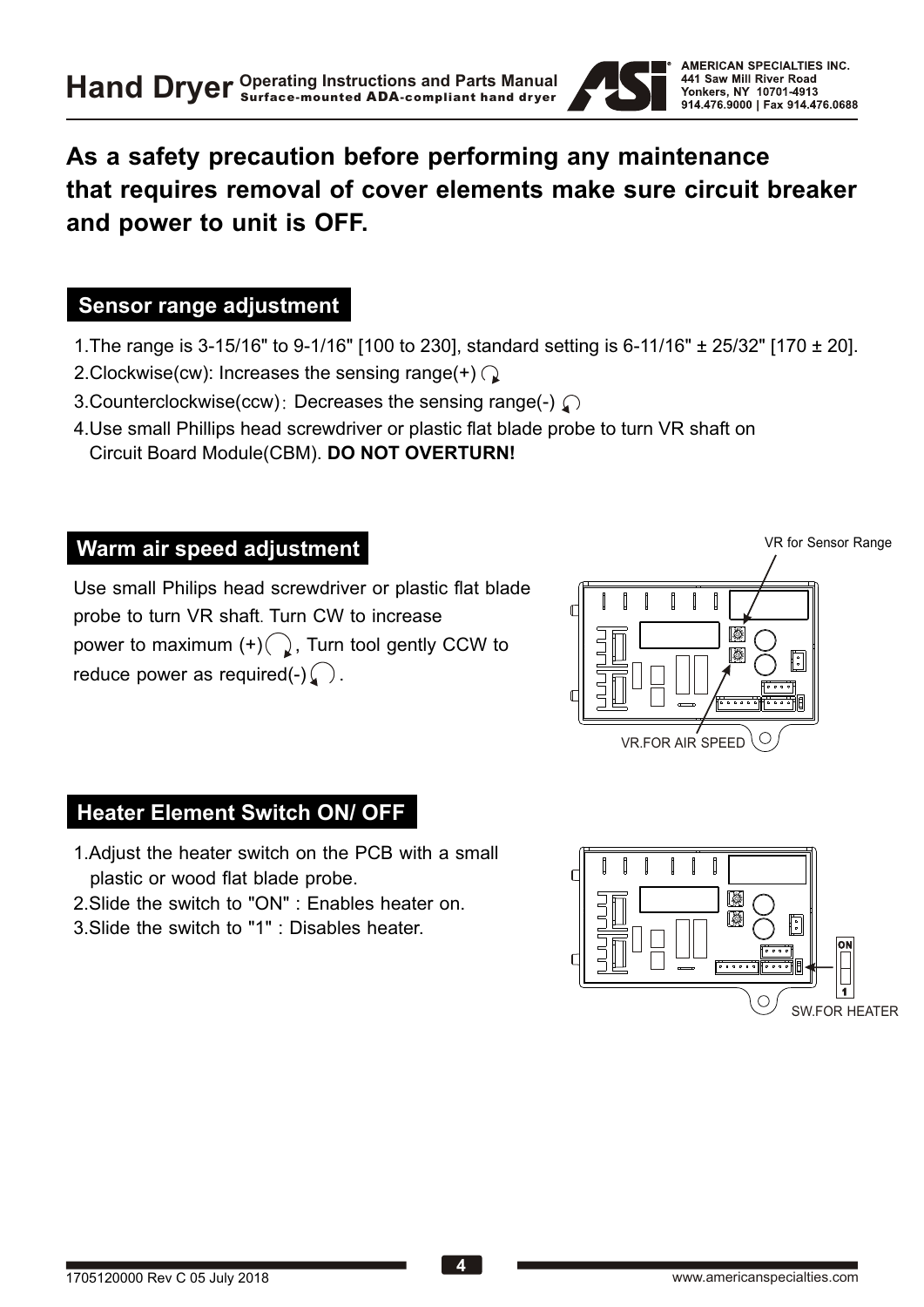

#### **Circuit Diagram**



#### **How to Change the HEPA Filter**

1.Remove and retain the cover and the two (2) Top Cover screws. (Fig.1)

- 2.Remove the old filter and dispose the old filter appropriately. (Fig.2)
- 3.Install a new filter with white HEPA side up. (Fig.3)
- 4.Replace the Top Cover and fasten the screws. Do not over tighten. (Fig.4)



#### **Warranty**

All of our dryers are designed and manufactured to provide years of dependable performance. Component parts are guaranteed to be free of defects in material and workmanship for a period of **Five (5)** years from date of original invoice. This guarantee will be honored provided that the dryer is installed and maintained in accordance with the instructions. Parts damaged during the installation are the purchaser's responsibility. **ASI's** warranty covers defects exclusively, and only liability for the replacement of defective parts will be accepted. This warranty does not cover wear and tear, or misuse and abuse. Transportation, freight costs and labor are also excluded. Defective parts must be returned prepaid, accompanied by the unit serial number, to the point of purchase. This warranty is granted solely to the original purchaser of the unit and is subject to registration.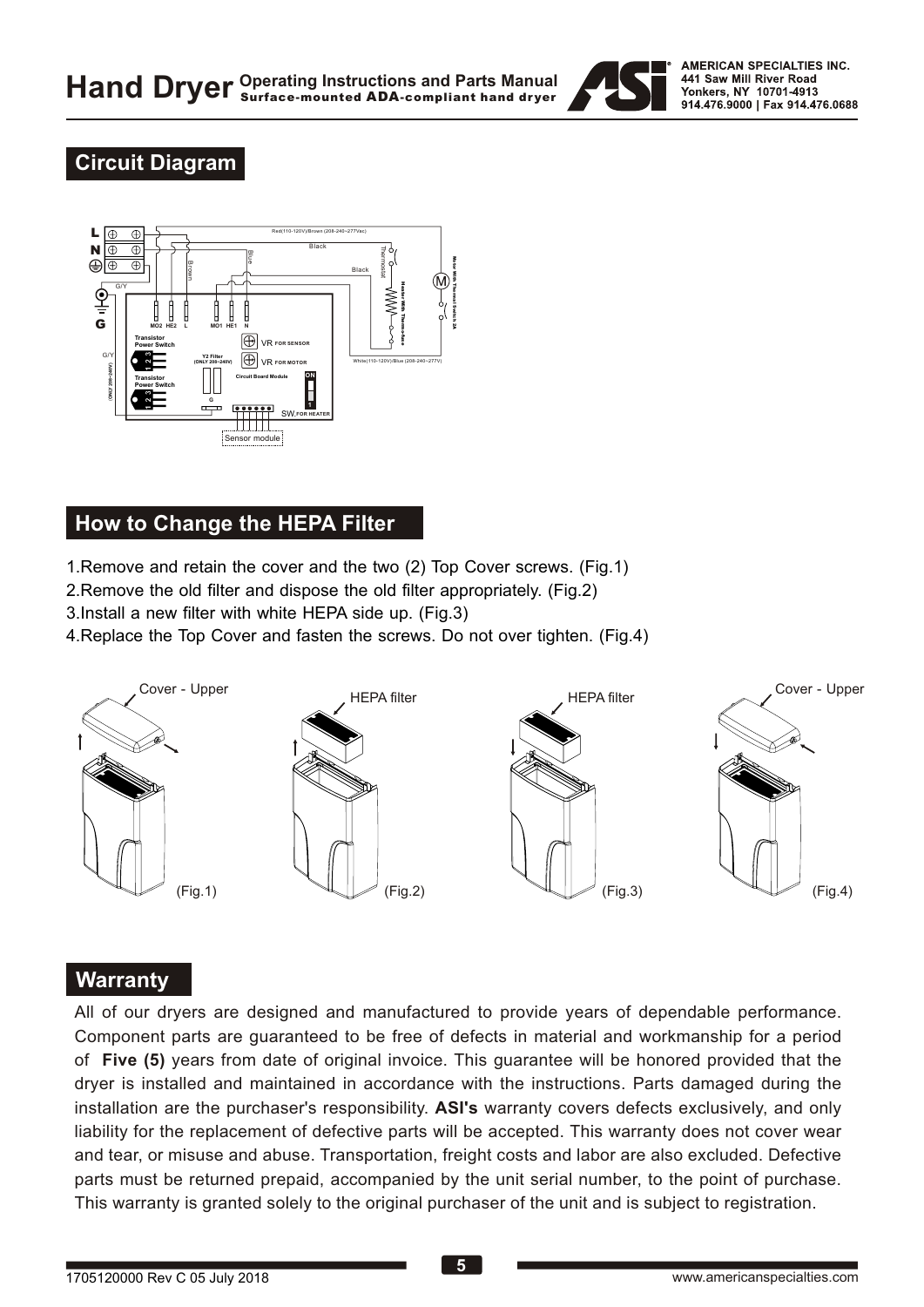

### **Diagnostics and Remedies**

| Symptom                                                                  | <b>Corrective Actions for Initial Installation Failures</b>                                                                                                                                                                                                                                                                                                                                                                                                                                                                                                 |
|--------------------------------------------------------------------------|-------------------------------------------------------------------------------------------------------------------------------------------------------------------------------------------------------------------------------------------------------------------------------------------------------------------------------------------------------------------------------------------------------------------------------------------------------------------------------------------------------------------------------------------------------------|
| If the dryer will not run                                                | First ensure that the breaker supplying the dryer is operational. If it is,<br>disconnect the power and remove the dryer cover. Taking suitable<br>precautions to avoid shock hazard, reconnect the power and check for<br>Voltage at the terminal block. Verify that connections are made correctly.                                                                                                                                                                                                                                                       |
| The dryer cycles by itself<br>or runs constantly                         | Ensure that there is no obstruction on or in front of the IR sensor. Clean<br>any dirt or debris off the sensor lens. If problem persists, replace sensor.                                                                                                                                                                                                                                                                                                                                                                                                  |
| The dryer makes a loud<br>noise and does not run<br>for a complete cycle | Ensure that the supply Voltage is correct. Dryer will make a loud humming<br>noise if the input Voltage is too high. Verify Voltage requirement on unit<br>rating label and correct supply as required. If circuit board module (CBM)<br>as been damaged, replace CBM, IR sensor module.                                                                                                                                                                                                                                                                    |
| The dryer runs but air<br>stream is low pressure<br>and/or low velocity  | Ensure that the supply Voltage is correct. Dryer will run weakly if the<br>input Voltage is too low. Verify Voltage requirement on unit rating label<br>and correct supply as required.                                                                                                                                                                                                                                                                                                                                                                     |
| Symptom                                                                  | <b>Corrective Actions for In-Service Failures</b>                                                                                                                                                                                                                                                                                                                                                                                                                                                                                                           |
| If the dryer will not run                                                | First ensure that the breaker supplying the dryer is operational. If it is,<br>disconnect the power and remove the dryer cover. Replace the CBM<br>and IR sensor module. Taking suitable precautions to avoid shock<br>hazard, reconnect the power and check for Voltage at the terminal block.                                                                                                                                                                                                                                                             |
| The IR sensor only "sees"<br>close range objects                         | Ensure that there is no obstruction on or in front of the IR sensor. Clean<br>any dirt or debris off the sensor lens. Check VR for sensor range setting, If<br>problem persists, disconnect the power and remove the dryer cover and<br>Replace CBM, IR sensor module.                                                                                                                                                                                                                                                                                      |
| The heater gets hot but<br>no air stream is produced                     | Disconnect the power. Remove the dryer cover. Check VR for speed<br>setting. Rotate the Motor Speed VR (See circuit diagram) from Min to Max<br>to observe any change. Disassemble the blower- motor/ fan housing.<br>Replace the fan motor. Reassemble.                                                                                                                                                                                                                                                                                                    |
| The dryer only blows cold<br>air during a full cycle                     | Disconnect the power. Remove the dryer cover and check/ ensure heater<br>SW is ON. Disassemble the blower-motor/fan housing. Test the thermostat<br>for open circuit. Check the heater element for signs of burning or breakage.<br>Damaged element must be replaced.                                                                                                                                                                                                                                                                                       |
| The air stream is low<br>pressure and velocity                           | Check the output nozzle for obstructions. Loosen the top access cover<br>captive screws to disengage and lift off the top access cover. Check the<br>HEPA filter for lint & debris blockages; replace if necessary. If none are<br>present, disconnect the power. Remove the dryer main cover. Remove any<br>dust/lint buildup from intake vent slots. Check VR for speed setting.<br>Disassemble the blower-motor/fan housing. Check the motor brushes<br>for worn condition $(\leq 1-3/16$ " [30 mm] graphite remains) and replace<br>them, if necessary. |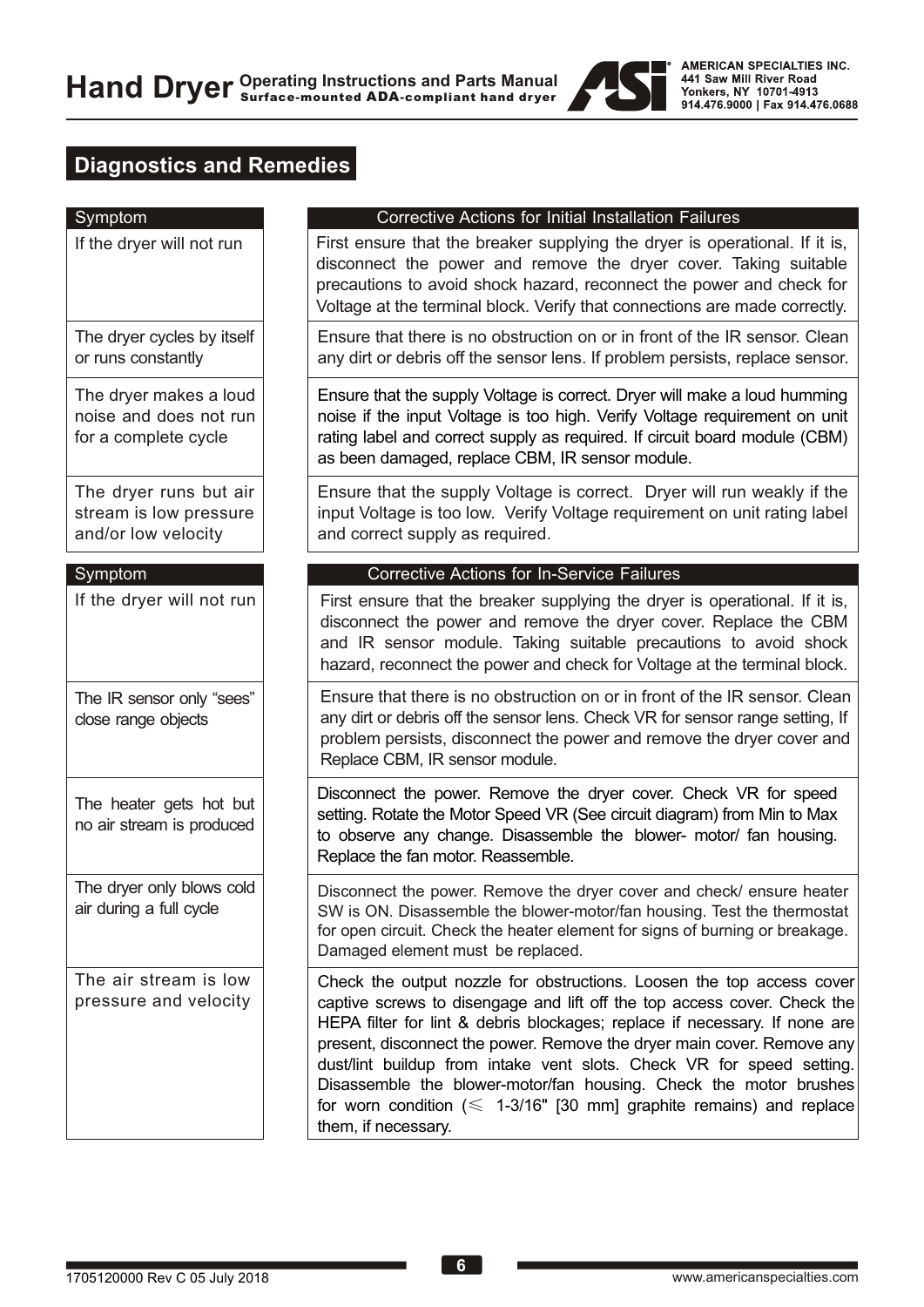

### **Repair parts list**

| <b>Key</b>     | Part # | <b>Description</b>                   |                |    | Qty Key Part#                | <b>Description</b>                      | Qty            |
|----------------|--------|--------------------------------------|----------------|----|------------------------------|-----------------------------------------|----------------|
| 1              |        | Cover - Upper                        | 1              | 19 | A0379                        | Air Outlet                              | 1              |
|                | A0375  | Steel - Powder coating (white)       |                | 20 | A0380                        | Blower mounting bracket                 | 1              |
|                | A0376  | Stainless steel - Satin              |                | 21 |                              | Circuit Board Module (CBM)              | 1              |
|                | A0399  | Steel - Powder coating (matte black) |                |    | A0321                        | 110-120Vac v4.0                         |                |
| $\overline{2}$ | A0398  | Flat head security hex screw         | 2              |    | A0322                        | 208-240Vac v4.0                         |                |
| 3              | A0389  | Label, Circuit Diagram               | 1              |    | A0323                        | 277Vac v4.0                             |                |
| 4              |        | Cover                                | 1              | 22 | A0259                        | Sensor module                           | 1              |
|                | A0373  | Steel - Powder coating (white)       |                | 23 | A0320                        | Terminal label v4.0                     |                |
|                | A0374  | Stainless steel - Satin              |                | 24 | A0381                        | Sensor bracket                          |                |
|                | A0400  | Steel - Powder coating (matte black) |                | 25 | A0012                        | Nylon cable clamp                       |                |
| 5              |        | Rating label                         | 1              | 26 | A0010                        | <b>Terminal block</b>                   | 1              |
|                | A0386  | 0196-1                               |                | 27 | A0112                        | Mylar shield with LNG marked            | 1              |
|                | A0387  | 0196-2                               |                | 28 | A0382                        | Base plate                              | 1              |
|                | A0388  | 0196-3                               |                | 29 |                              | <b>Caution Branch Circuit label</b>     | 1              |
|                | A0395  | 0196-1-93                            |                |    | A0267                        | 15A - 120Vac                            |                |
|                | A0396  | 0196-2-93                            |                |    | A0268                        | 8A - 240Vac/ 277Vac                     |                |
|                | A0397  | 0196-3-93                            |                | 30 | $\overline{a}$               | Self threading screw 1/4"x1-1/2",       | 4              |
|                | A0401  | 0196-1-41                            |                |    |                              | philips pan head                        |                |
|                | A0402  | 0196-2-41                            |                | 31 | A0029                        | Nylon bushing                           | 4              |
|                | A0403  | 0196-3-41                            |                | 32 | A0028                        | Metal washer                            | 4              |
| 6              | A0099  | Security hex cap head 1/4"-20        | $\overline{2}$ | 33 | A0001                        | Rubber grommet -Base                    | 4              |
|                |        | x 5/8" screw with lock washer        |                | 34 | $\overline{a}$               | Self threading screw M4x10,             | 8              |
| 7              | A0176  | Cable protector                      | 1              |    |                              | philips pan head                        |                |
| 8              | A0068  | <b>CAUTION label</b>                 | 3              | 35 |                              | Screw M5x10, philips pan head           | $\overline{2}$ |
| 9              | A0383  | <b>HEPA Filter</b>                   | 1              | 36 |                              | Screw M4x10, philips pan head           | 1              |
| 10             | A0384  | <b>HEPA Filter Box</b>               | 1              |    |                              | with external tooth lock washer         |                |
| 11             | A0385  | HEPA Filter Box - gasket             | 1              | 37 | $\qquad \qquad \blacksquare$ | Screw M3x16, philips pan head           | $\overline{2}$ |
| 12             | A0377  | Blower housing - Upper               | 1              | 38 | $\overline{\phantom{0}}$     | Screw M3x8, philips pan head            | 2              |
| 13             | A0251  | Motor rubber - Upper                 | 1              | 39 |                              | Screw M4x10, philips pan head           | 1              |
| 14             |        | Motor                                | 1              | 40 | A0011                        | Grounding screw with cup washer         | 1              |
|                | A0390  | 0.67HP@120Vac                        |                | 41 | A0242                        | Crimp-on wire tips for terminal block 3 |                |
|                | A0391  | 0.67HP@240Vac                        | 1              | 42 | A0124                        | L-Wrench                                | 1              |
| 15             | A0246  | Motor brushes                        | $\overline{2}$ | 43 | $\overline{a}$               | Self threading screw M4x8,              | 4              |
| 16             | A0168  | Motor rubber - Lower                 | 1              |    |                              | philips pan head                        |                |
| 17             | A0378  | Blower housing - Lower               | 1              |    |                              |                                         |                |
| 18             |        | Heater assembly                      | 1              |    |                              |                                         |                |
|                | A0249  | 500W@120Vac,28.8Ω                    |                |    |                              |                                         |                |

500W@240Vac,115.2Ω

A0250